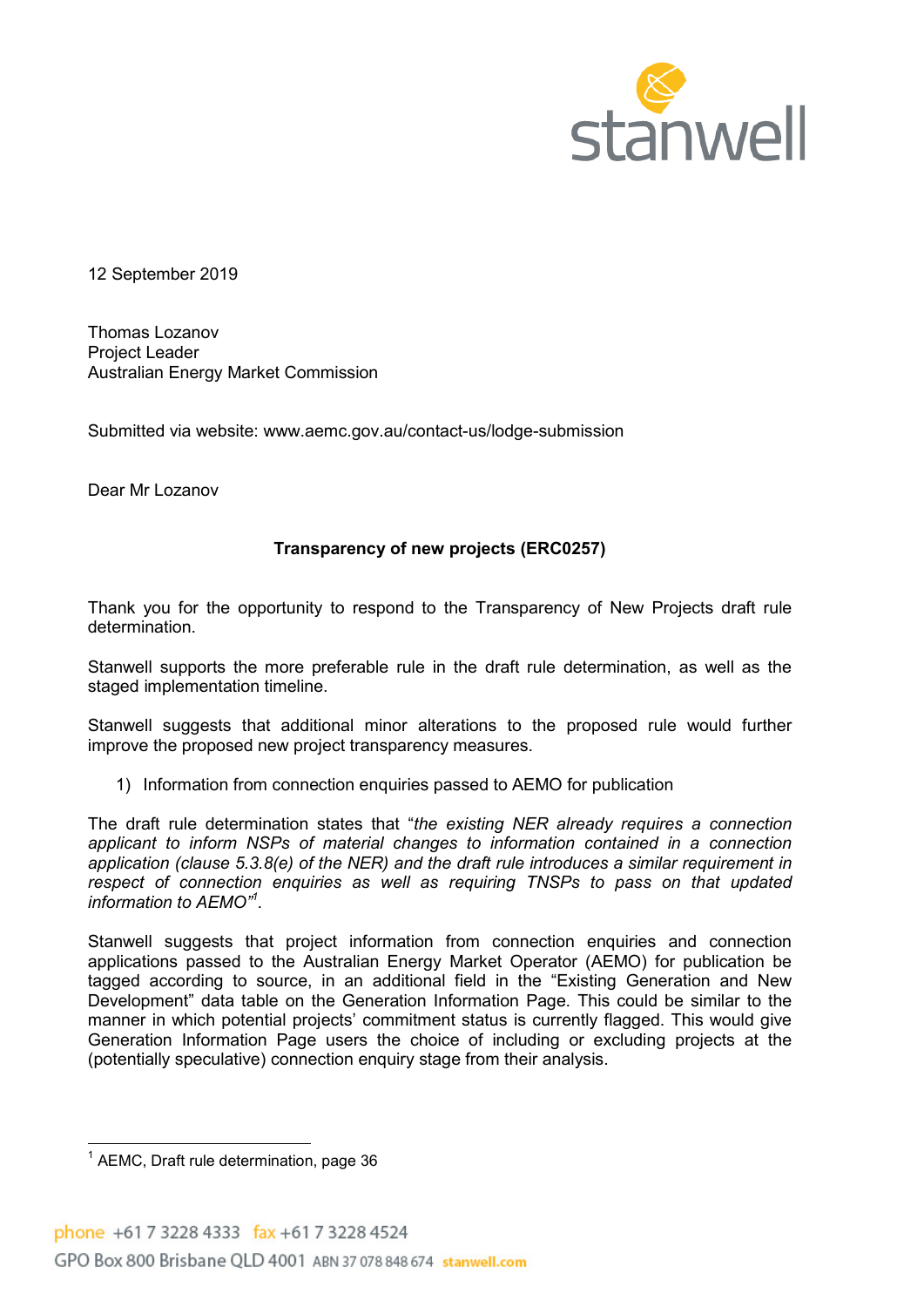

2) Definition of "material change"

Stanwell suggests that participants will require prescriptive guidance on what magnitude of change to a project during development will be considered material with respect to updating the TNSPs to ensure the transparency benefit is realised. While the Commission "envisages AEMO's new guidelines would include guidance on the threshold for material changes to projects<sup>2</sup>, Stanwell suggests it would be preferable for guidance on "material change" to be in the Rules.

Of the six fields that TNSPs will provide to AEMO for publication, of particular concern to users of the Generation Information Page is generation capacity. Examination of previous editions of the Generation Information Page shows marked changes in the expected capacity of some projects between public announcement and commissioning, typically lower. Overstatement of potential projects' capacity may be utilised to dissuade other projects from locating nearby, especially given there is no penalty for overstating the expected size of a project.

In order to ensure stakeholders are informed about changes in the expected capacity of potential projects, Stanwell suggests a definition of "material change" in expected capacity be defined. This could be in terms of the lesser of a per cent change or megawatt change.

3) Format of information publication

The draft rules state:

"3.7F Generator information page Content of generator information page (c) AEMO must: (1) publish the information contained on the generator information page separately for each region."<sup>3</sup>

Stanwell suggests that this wording be amended to reflect one of the improvements to the Generation Information Page AEMO has already implemented; collating the information for existing and new projects for all NEM regions into the "Existing Generation and New Development" data table. The information is considerably more useful in its new format, and participants wanting information on a specific region/s can filter the data table by region.

Any change to the Rules that compels AEMO to revert to publishing the information "separately for each region" would be to the detriment of the current Generation Information Page and its users.

 2 AEMC, Draft rule determination, page 40

 $^3$  AEMC, Draft rules, page 5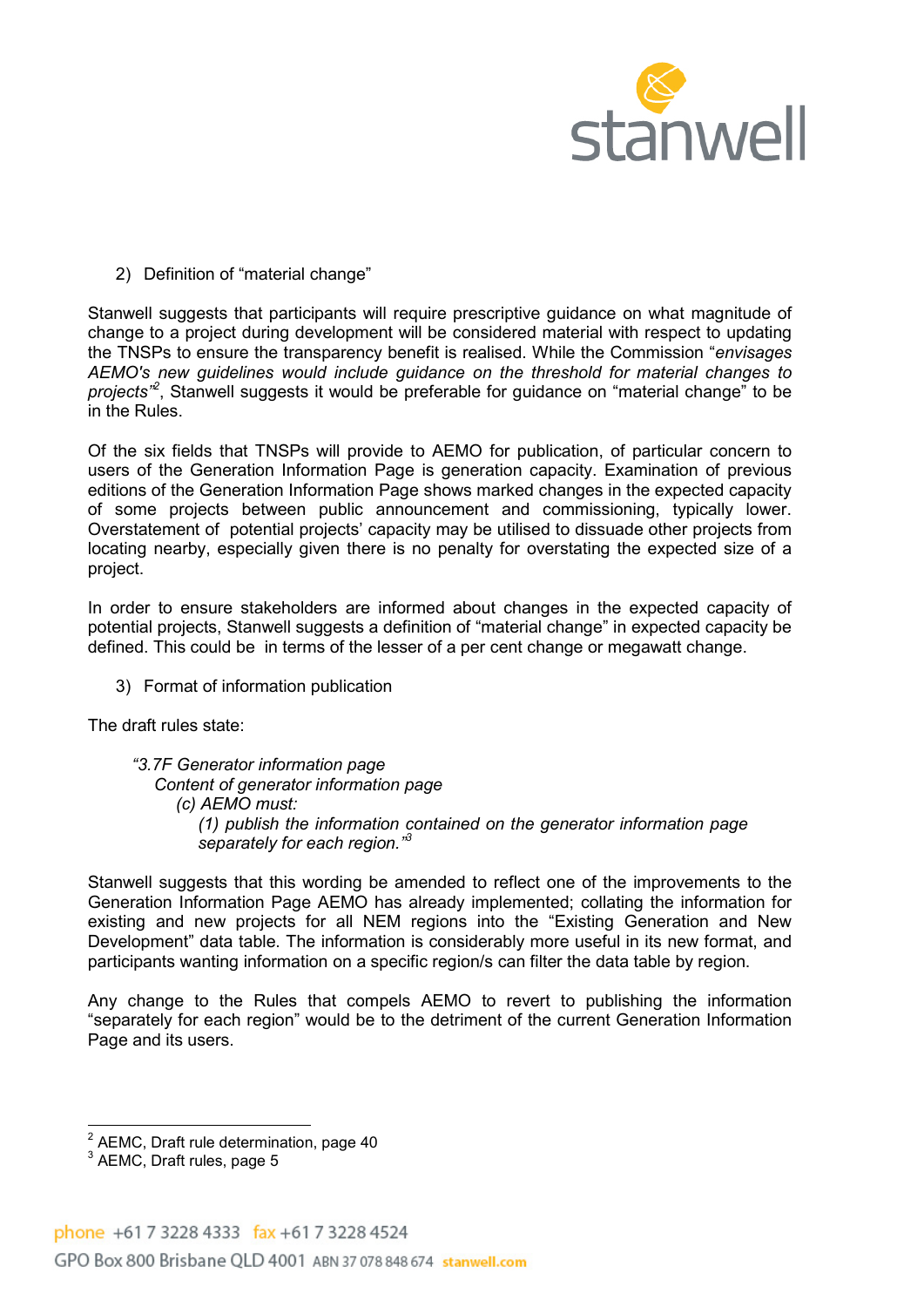

## AEMO's Generation Information Page

Stanwell commends the changes AEMO has made to the structure of the information contained on the Generation Information Page. Stanwell regularly uses this information for supply, constraint and marginal loss factor forecasting.

The merging of the 5 individual regional data files into 1 consolidated data file, coupled with the merging of the existing scheduled and semi-scheduled generation, existing nonscheduled generation and new developments into one data table, has facilitated data analysis.

Stanwell particularly appreciates the "Survey Id" field, which enables participants to track projects between publications without having to cross-reference the "Existing Generation and New Developments" data table with the "Change Log" and "Site name changes" data labels.

Stanwell looks forward to the breadth and quality of information on new projects further improving once the rule changes in the final rule determination are implemented.

## Other initiatives to improve transparency

To further increase the transparency of locational information for new projects, Stanwell suggested in its Coordination of Generation and Transmission Investment (COGATI) directions paper submission that:

"The directions paper acknowledges there is currently a range of locational signals for the NEM, both published (transmission losses, congestion and interregional price variations) and unpublished (NEM dispatch engine process), but these locational signals are "incomplete and imprecise".

Stanwell contends that improving the scope and accuracy of currently available locational signals and publishing currently unavailable locational signals would go a long way to address concerns about the locational decisions being made by new project proponents<sup>"4</sup>

Better transparency of these locational signals would complement the improved information about potential projects this rule change will deliver.

\_\_\_\_\_\_\_\_\_\_\_\_\_\_\_\_\_\_\_\_\_\_\_\_\_\_\_\_\_\_\_\_\_\_<br><sup>4</sup> Stanwell Corporation, Response to AEMC COGATI directions paper, page 8